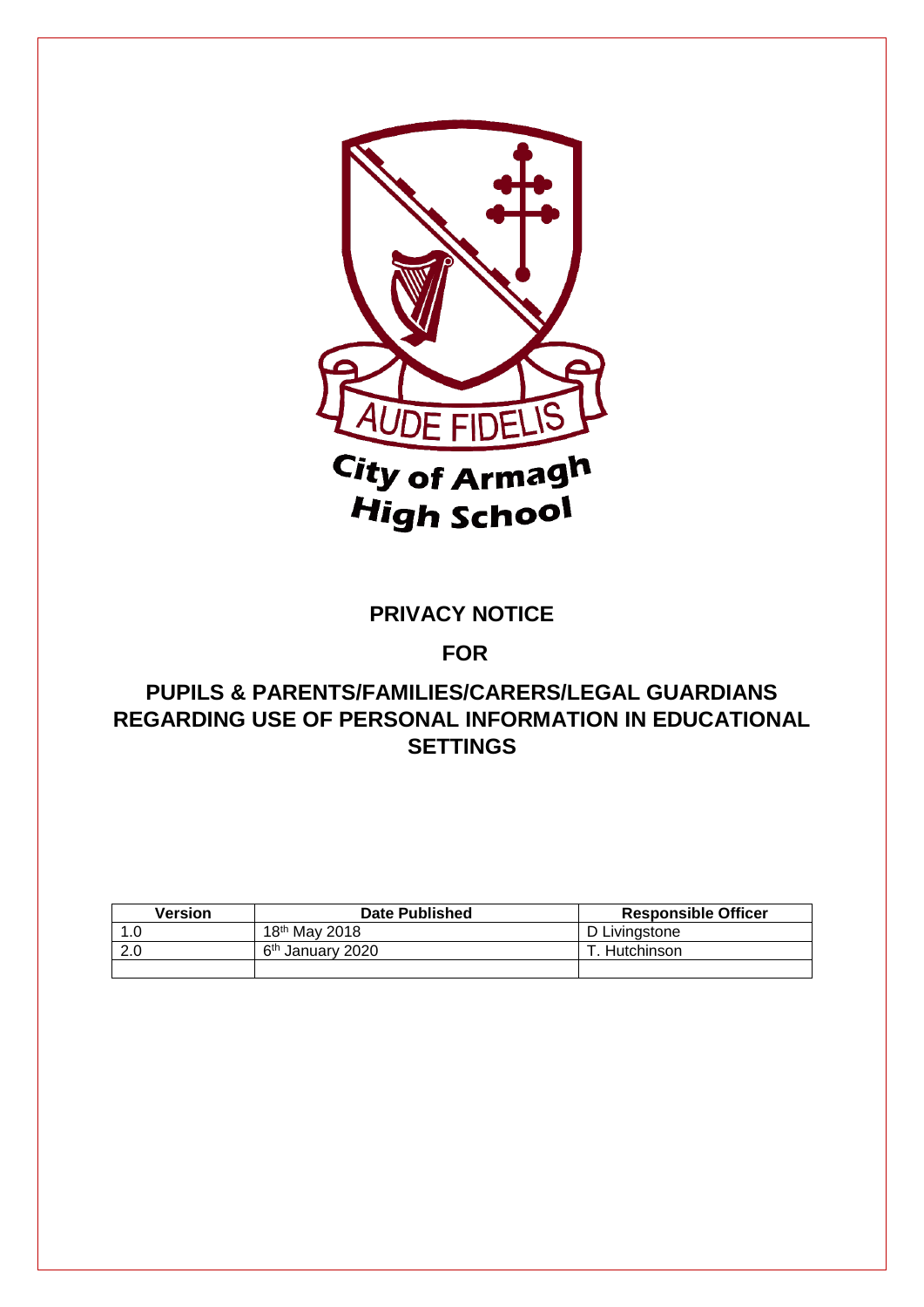# **City of Armagh High School**

# **PRIVACY NOTICE**

# **For Pupils & Parents/Families/Carers/Legal Guardians**

#### **ABOUT US**

City of Armagh High School is the data controller of the personal information we hold about our pupils and their parents/families/carers/legal guardians. This means that we are responsible for deciding how we hold and use the personal information which we collect.

We are required under the General Data Protection Regulation (GDPR) to notify you of the information contained in this privacy notice.

We collect and use pupil information under the Education Act (Northern Ireland) 2014 and other legislation. You may find the specific legislation at https://www.educationni.gov.uk/department-education-legislation.

The majority of pupil information you provide to us is information which you are legally obliged to provide but some pupil information is provided to us on a voluntary basis. When collecting information from you we will inform you whether you are required to provide certain pupil information to us or if you have a choice in this.

This notice applies to prospective, current and former pupils and their families/carers/legal guardians and those applying for a place at the school and their families/carers/legal guardians. We may update this notice at any time but if we do so, we will inform you as soon as reasonably practicable.

It is important that you read and retain this notice, together with any other privacy notice we may provide on specific occasions when we are collecting or processing personal information about you, so that you are aware of how and why we are using such information and what your rights are under the GDPR.

If you have any questions about this privacy notice or how we handle personal information, please contact the Principal who will deal with your query. The Principal can be contacted via email: [info@armaghhigh.armagh.ni.sch.uk](mailto:info@armaghhigh.armagh.ni.sch.uk) or via the school secretary on 028 3752 2278.

Our Data Protection Officer is the Education Authority and it monitors the school's data protection procedures to ensure they meet the standards and requirements of the GDPR. Please contact the Data Protection Officer at dpo@eani.org.uk. You have the right to make a complaint at any time to the Information Commissioner's Office (ICO), the UK supervisory authority for data protection issues. The ICO's details are as follows:

#### **The Information Commissioner's Office – Northern Ireland**

3rd Floor 14 Cromac Place, Belfast BT7 2JB

Telephone: 028 9027 8757 / 0303 123 1114 Email: ni@ico.org.uk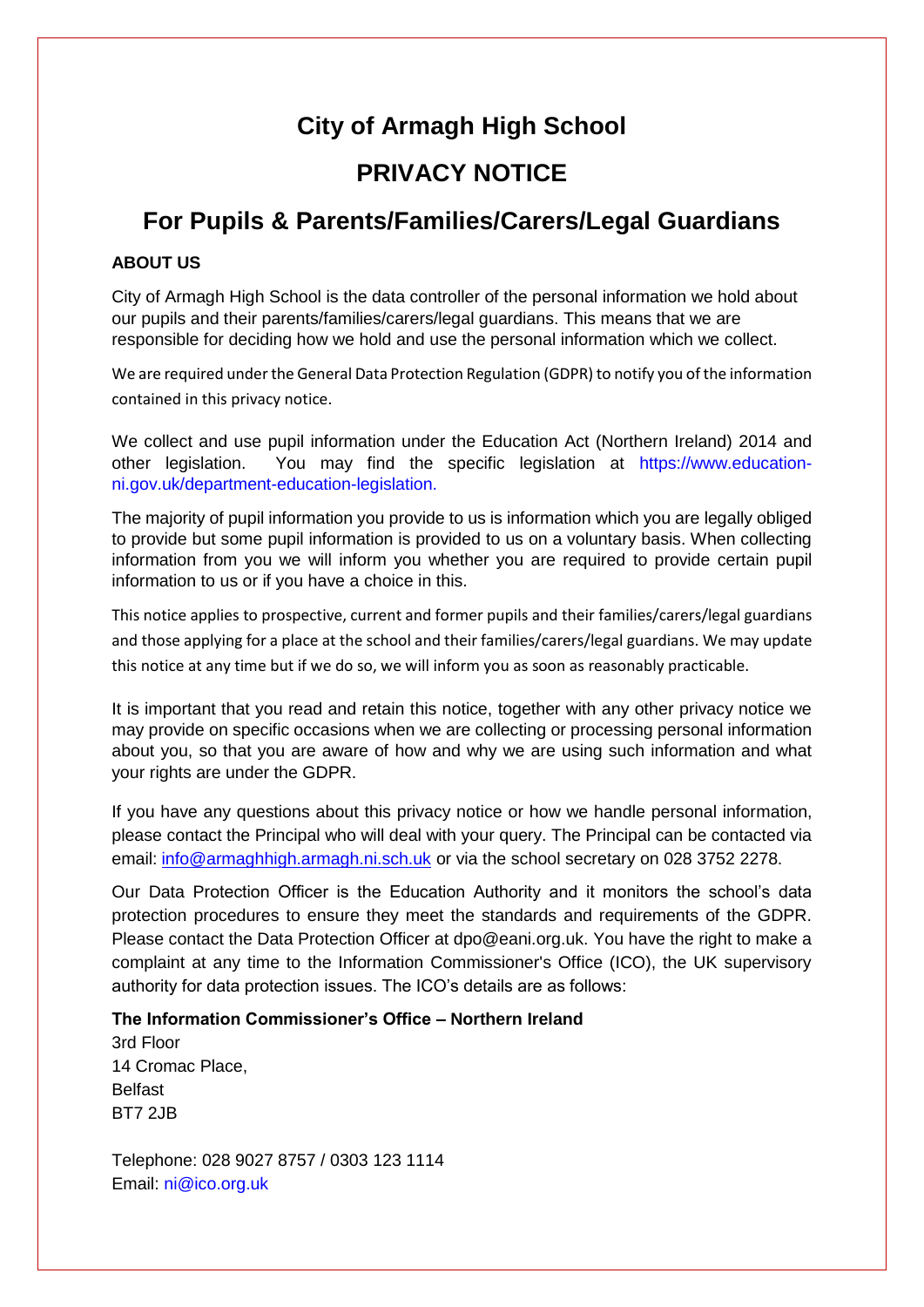#### **HOW DO WE COLLECT AND HOLD PERSONAL INFORMATION?**

We collect some personal information about our pupils and their families/carers/legal guardians during a pupil's application process to the school.

We will sometimes collect additional information from third parties such as the Education Authority, Department of Education, examination board or previous school attended by a pupil.

We mainly collect personal information about our pupils and their families/carers/legal guardians throughout the course of the pupil's time at the school, for instance when completing educational visit consent forms, from statutory curriculum assessments and throughout our relationship with a pupil when we are exercising our legal obligations as a public educational body and during our pastoral care.

#### **WHAT PERSONAL INFORMATION DO WE COLLECT, STORE AND USE ABOUT OUR PUPILS?**

Personal information is information that identifies you and relates to you. We will collect, store and use the following categories of personal information about our pupils:

- Personal information (such as name, age, date of birth, photographs and unique pupil number)
- Contact information (such as address, emergency contact information and telephone number)
- Attendance information (such as sessions attended, number of absences and absence reasons)
- Assessment information (such as statutory assessment process, GCSE and post-16 qualifications and standardised tests provided by commercial companies)
- Exclusion and behavioural information
- CCTV footage captured in school and other information obtained through electronic means
- Non-sensitive characteristic information (such as free school meal eligibility)
- Special categories of information (such as ethnicity, language, country of birth, nationality, information regarding health, special educational needs, allergies and disability).

#### **WHAT PERSONAL INFORMATION DO WE COLLECT, STORE AND USE ABOUT OUR PUPILS'/ PARENTS/FAMILIES/CARERS/LEGAL GUARDIANS?**

We will collect, store and use the following categories of personal information about our pupils'/parents/families/carers/legal guardians:

- Personal information (such as name, age, date of birth and photographs)
- Contact information (such as address and telephone number)
- Financial information (such as bank account details and payment history)
- CCTV footage captured in school and other information obtained through electronic means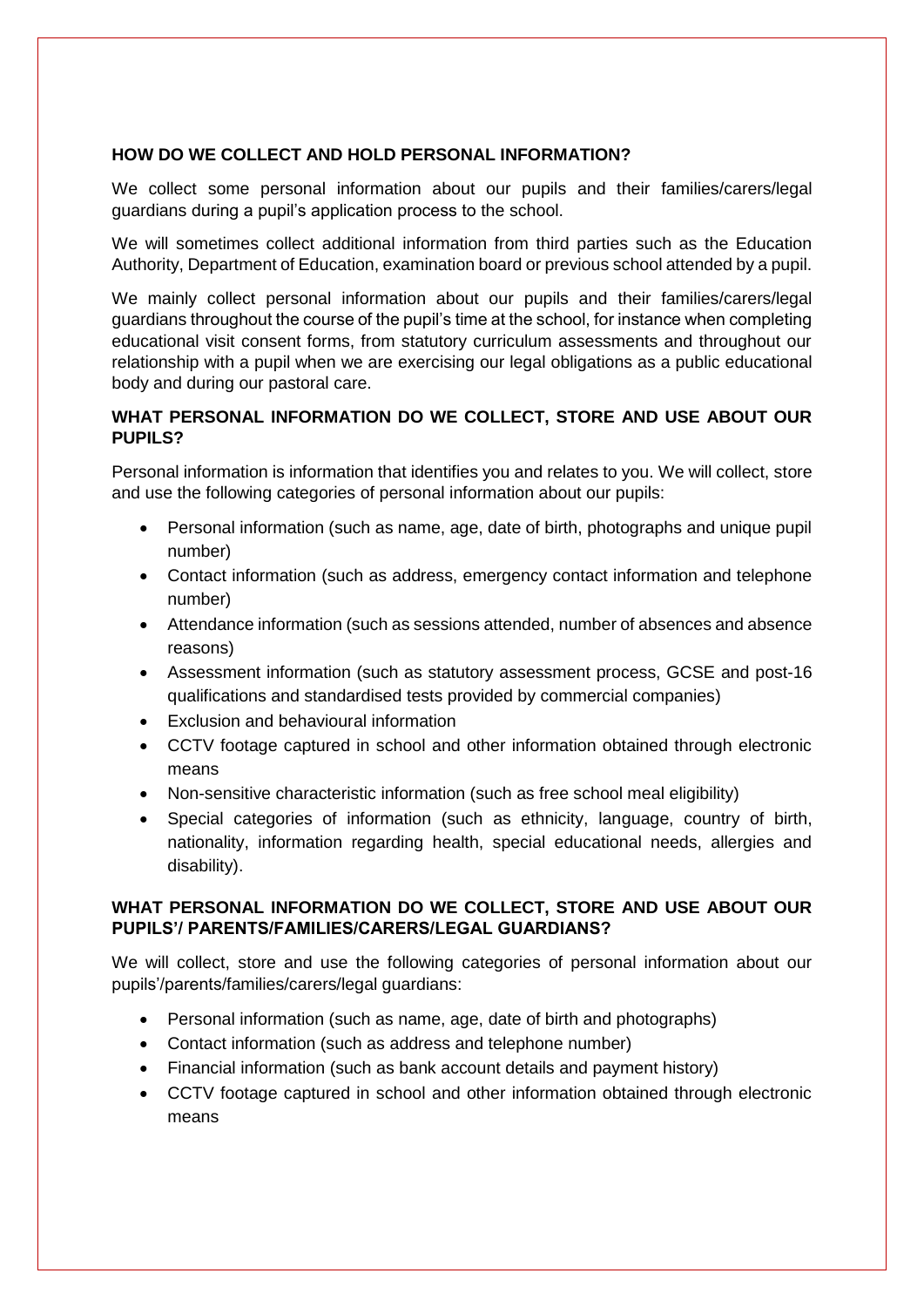#### **WHY DO WE COLLECT, STORE AND USE THIS INFORMATION?**

We will only use personal information when the law allows us to. Most commonly, we will use personal information relating to our pupils and their parents/families/carers/legal guardians where we need to comply with our legal obligations and where it is needed in the public interest for us to exercise our authority as a public educational body.

In some cases we may use personal information where it is necessary for our legitimate interests (or those of a third party) and your interests and fundamental rights do not override those interests. For example, the school has a legitimate interest in providing pupils with an education, safeguarding and promoting pupil welfare, facilitating the efficient operation of the school.

We may also use your personal information, less frequently to protect a pupil's or their family's interests (or someone else's interests). For example, when investigating a complaint made by another pupil.

We keep personal information electronically on the School's information management systems, the School's IT network, or manually in indexed filing systems.

Situations in which we will use personal data, including special category data, include:

#### **Teaching & Learning**

For example:

- o to monitor and report on pupil progress
- $\circ$  to provide appropriate pastoral care
- **Safeguarding & Child Protection**

For example:

- o to safeguard pupils
- $\circ$  to manage a pupil's absence
- **Business Continuity**

For example:

- o to assess the quality of our services
- **Communications**

For example:

o to foster links between the school and the local community, including fundraising events

#### **Statutory Returns**

For example:

- $\circ$  to monitor equal opportunities
- **Security**
	- For example:
		- $\circ$  to comply with health and safety obligations
		- $\circ$  to comply with the law regarding data sharing
- **Access to Systems**

For example:

- o to support pupil learning
- **Sound Financial Management**

For example

o to provide more efficient means of payment for school facilities such as catering services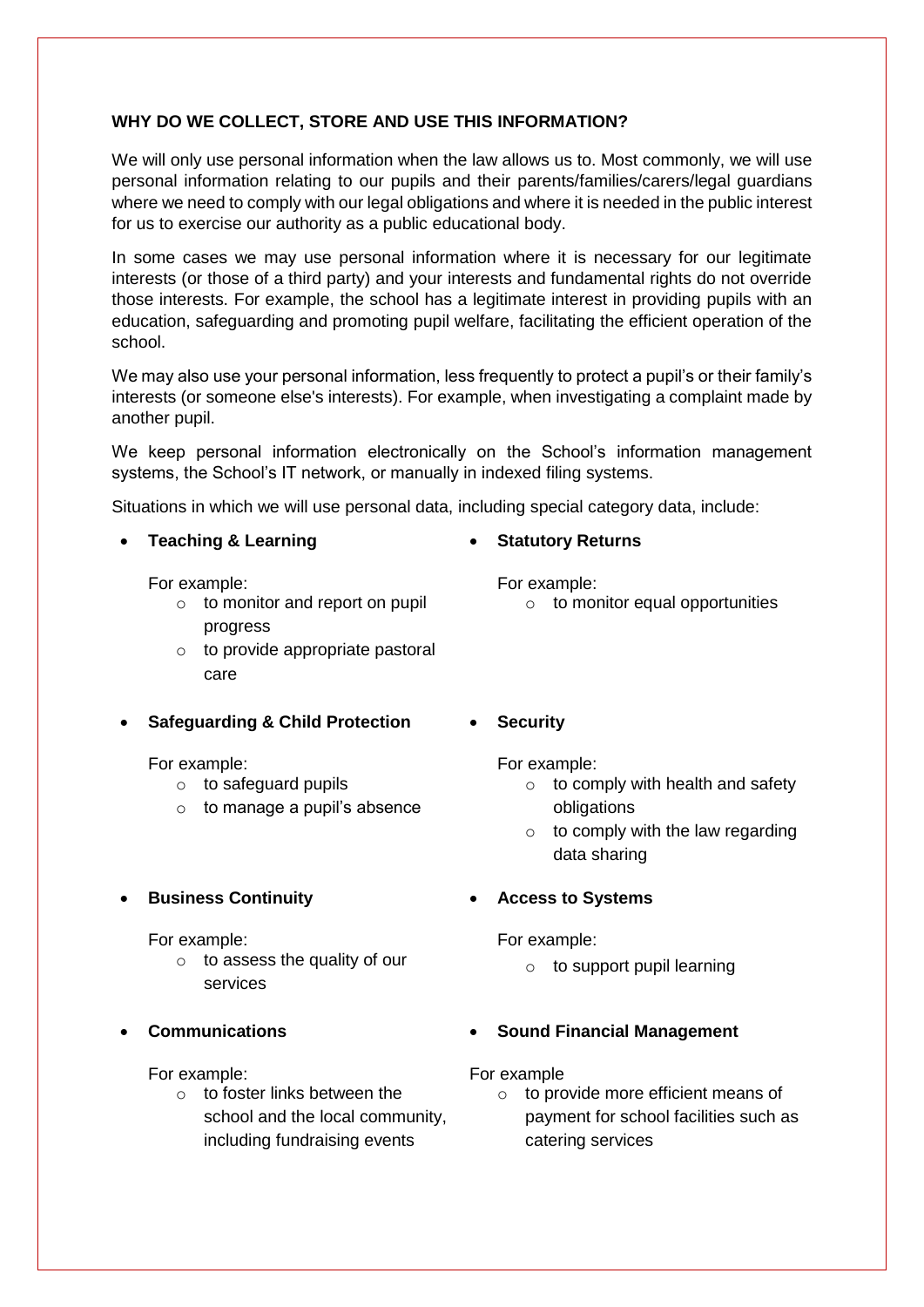#### **CONSENT**

Whilst the majority of the personal data provided to the school is required for us to comply with our legal obligations, some of that information is provided on a voluntary basis through parental consent (namely, a parent's/carer's/legal guardian's express agreement). A pupil aged 13 or over is considered capable of giving consent themselves and will not require express agreement from a parent/carer/legal guardian. However, if a child is not considered capable of giving consent themselves for example, due to an identified special educational need, an adult with parental responsibility may exercise the child's data protection rights on their behalf.

Where we need consent, the school will provide the person with parental responsibility for a pupil or, if aged 13 or over, the pupil themselves, with a specific and clear notice which explains the reasons why the data is being collected and how the data will be used. You should be aware if you do not consent to our collection of this type of data, this will not affect the standard of education we deliver to the pupil.

If we ask for your consent to use personal information, you can take back this consent at any time. Please contact the school if you would like to withdraw any consent you have given.

Please be aware that we do not need to obtain parental consent if personal data is to be processed for the purposes of obtaining counselling services for the child.

#### **HOW LONG IS THE INFORMATION STORED FOR?**

We will only keep personal information for as long as necessary to fulfil the purposes we collected it (for example, to educate and look after pupils) and including for the purposes of satisfying any legal, accounting, or reporting requirements.

We do not store personal data forever; we only hold pupil and family data for as long as we are legally able to do so. However, sometimes we will keep personal information for historical reasons (e.g. year group or sports team photographs) but you will always have a right to ask for it to be destroyed.

This is a link to the Department of Education Document Retention and Disposal Policy which can be found at [https://www.education-ni.gov.uk/publications/disposal-records-schedule.](https://www.education-ni.gov.uk/publications/disposal-records-schedule)This will give you more information about how long we keep personal information.

In determining the appropriate retention period for personal information, we consider the amount, nature, and sensitivity of the personal data, the potential risk of harm from unauthorised use or disclosure of your personal data, the purposes for which we process your personal data and whether we can achieve those purposes through other means, and the applicable legal requirements.

In some circumstances we may anonymise your personal information so that it can no longer be associated with you, in which case we may use such information without further notice to you.

#### **DATA SECURITY**

We have put in place appropriate security measures to prevent personal information from being accidentally lost, used or accessed in an unauthorised way, altered or disclosed. In addition, we limit access to your personal information to those employees, agents, contractors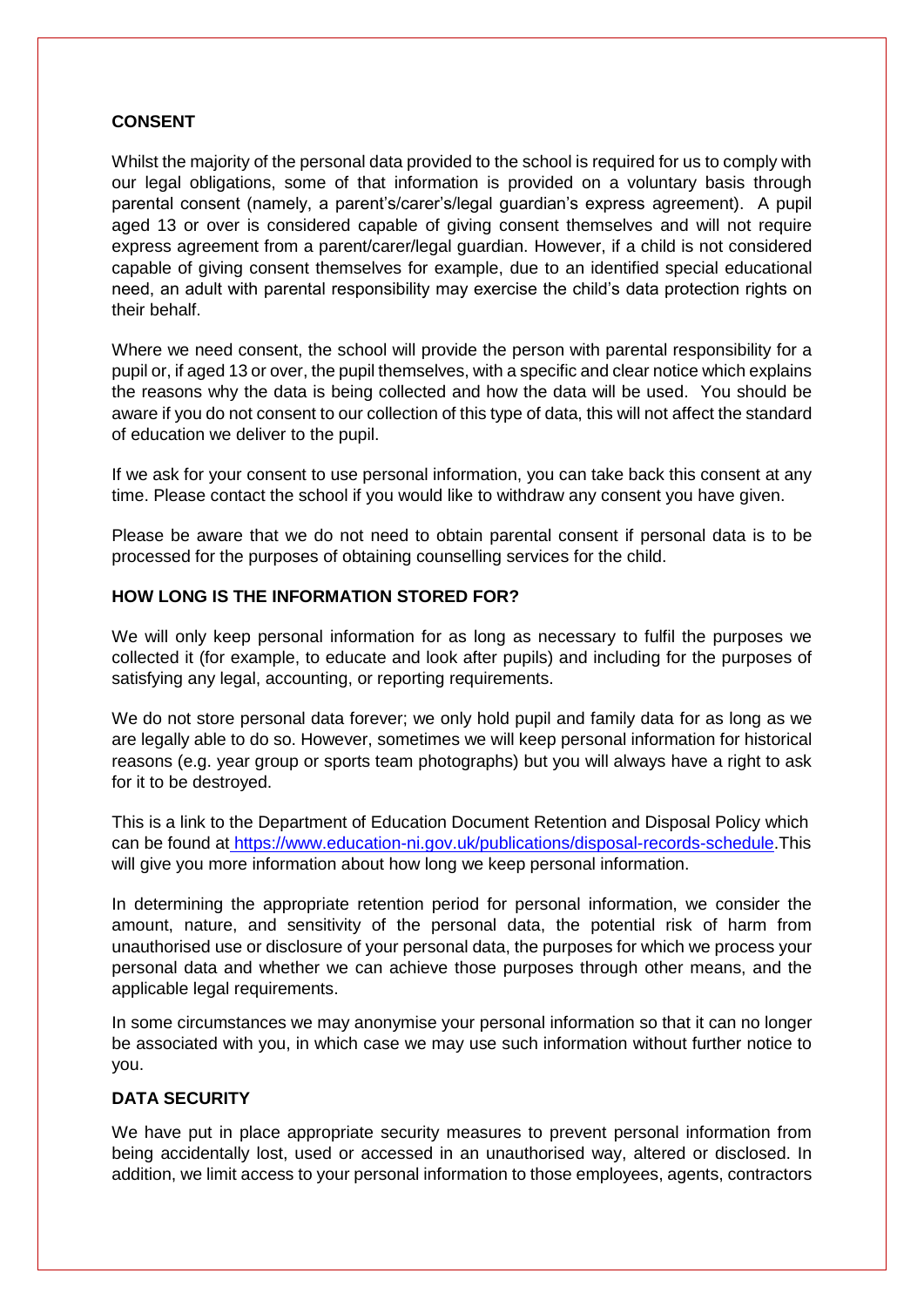and other third parties who have a need to know. They will only process personal information on our instructions and they are subject to a duty of confidentiality.

We have put in place procedures to deal with any suspected data security breach and will notify you and any applicable regulator (currently the Information Commissioner's Office) of a suspected breach where we are legally required to do so.

#### **WHO WE SHARE PUPIL INFORMATION WITH**

We may have to share pupil and their family's data with third parties, including third-party service providers and other bodies such as:

- the new school/s that the pupil attends after leaving us
- the Department of Education
- the Education Authority for Northern Ireland
- Northern Ireland Council for Curriculum Examinations and Assessments
- The Board of Governors
- General Teaching Council for Northern Ireland
- Middletown Centre for Autism
- Youth Council for Northern Ireland
- Exceptional Circumstances Body
- Department of Health and Health & Social Care Trusts
- PSNI
- C2K School Management Information System
- Data Systems such as GL Assessment
- Examination Boards such as AQA, CCEA and Excel
- Commercial standardised test providers.

#### **WHY WE SHARE PUPIL INFORMATION**

We do not share information about our pupils with anyone without consent unless the law and our policies allow us to do so. We only permit access to personal data for specified purpose and in accordance with our instructions.

We are required to share pupils' data with the Department of Education and/or the Education Authority on a statutory basis. This data sharing underpins school funding and educational attainment policy and monitoring. We also share information with the NHS or a pupil's destination upon leaving school.

#### **Pupils aged 13+:**

Once our pupils reach the age of 13, we also pass pupil information to the Education Authority and/or provider of youth support services as they have responsibilities in relation to the education or training of 13-19 year olds.

This enables them to provide services as follows:

- youth support services
- **e** careers advisers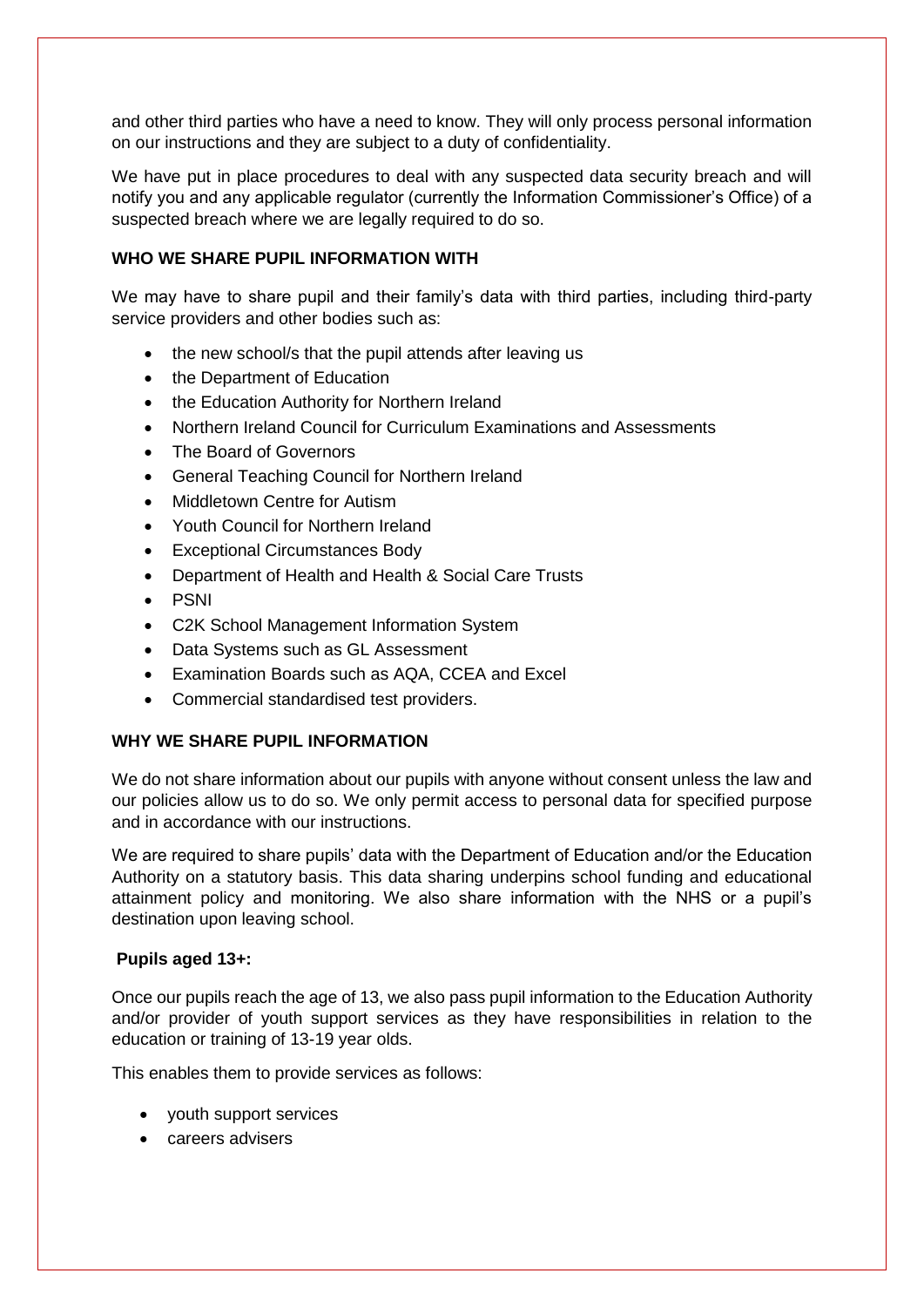A parent, carer or guardian can request that **only** their child's name, address and date of birth is passed to the Education Authority or provider of youth support services by informing us. This right is transferred to the child/pupil once he/she reaches the age 16, provided that the child/pupil remains capable of exercising that right.

#### **Pupils aged 16+:**

We will also share certain information about pupils aged 16+ with Department of Education and/or provider of youth support services as they have responsibilities in relation to the education or training of 13-19 year olds.

This enables them to provide services as follows:

- post-16 education and training providers
- youth support services
- careers advisers.

#### **Schools Census**

The Department of Education has a legal right to ask for particular information under the Education and Libraries (NI) Order 2003 and is referred to as the "School Census". This information includes information on pupil characteristics such as date of birth, gender, ethnicity, religion, free school meal entitlement and special educational needs status. A number of statistical releases are made available through the Department of Education website covering data on enrolments, participation rates, pupil teacher ratios, school leavers, attendance and school performance

#### **TRANSFERRING INFORMATION OUTSIDE THE EU**

We will not transfer the personal information we collect about you to any country outside the EEA without telling you in advance that we intend to do so and what steps we have taken to ensure adequate protection for your personal information in those circumstances.]

#### **YOUR RIGHTS OF ACCESS, CORRECTION, ERASURE AND RESTRICTION**

Under GDPR, pupils/parents/families and carers have the right to request access to information about them that we hold. To make a request for your personal information, or be given access to your child's educational record, contact the Principal. The Principal can be contacted via email: [info@armaghhigh.armagh.ni.sch.uk](mailto:info@armaghhigh.armagh.ni.sch.uk) or via the school secretary on 028 3752 2278.

We may need to request specific information from you to help us confirm your identity and ensure your right to access the information (or to exercise any of your other rights). This is another appropriate security measure to ensure that personal information is not disclosed to any person who has no right to receive it.

Under certain circumstances, by law a parent/carer/legal guardian or a child over the age of 13 (who is considered competent to do so) has the right to:

 **Request access** to personal information (commonly known as a "data subject access request"). This enables you to receive a copy of the personal information we